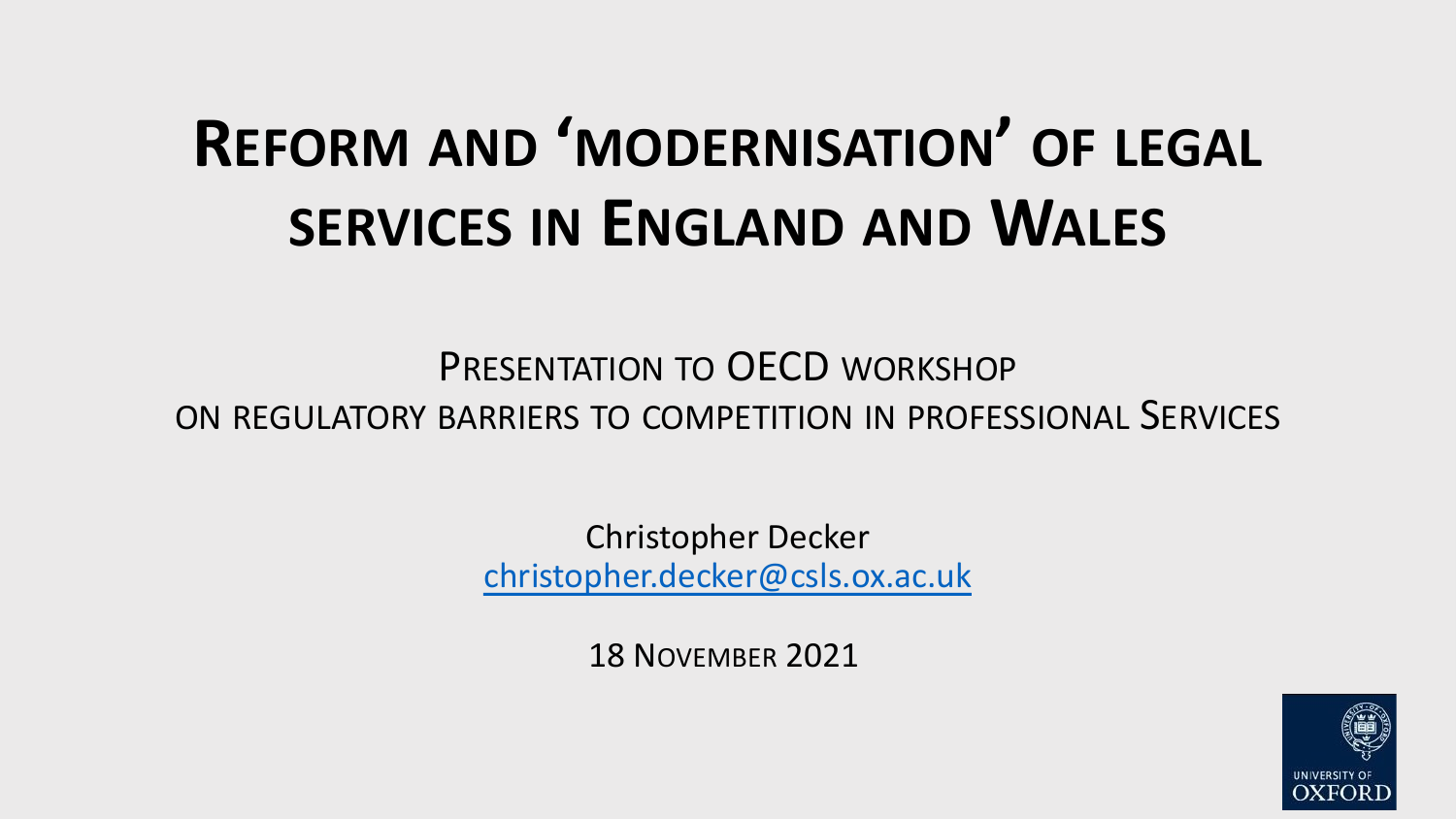

• **British legal system has long been held in high regard**; important service in its own right (around 1.7% of GDP) also important intermediate input to other services.

• **Differentiation of legal service providers** within authorised sector (solicitors, barristers, patent attorneys etc); between types of services (reserved/unreserved); and also between authorised and non-authorised/(unregulated) providers.

• **Historically self-regulated** by a series of practitioner bodies.

• **Major changes introduced through Legal Services Act (2007):** focus on modernisation and reform; specific objectives for sector established.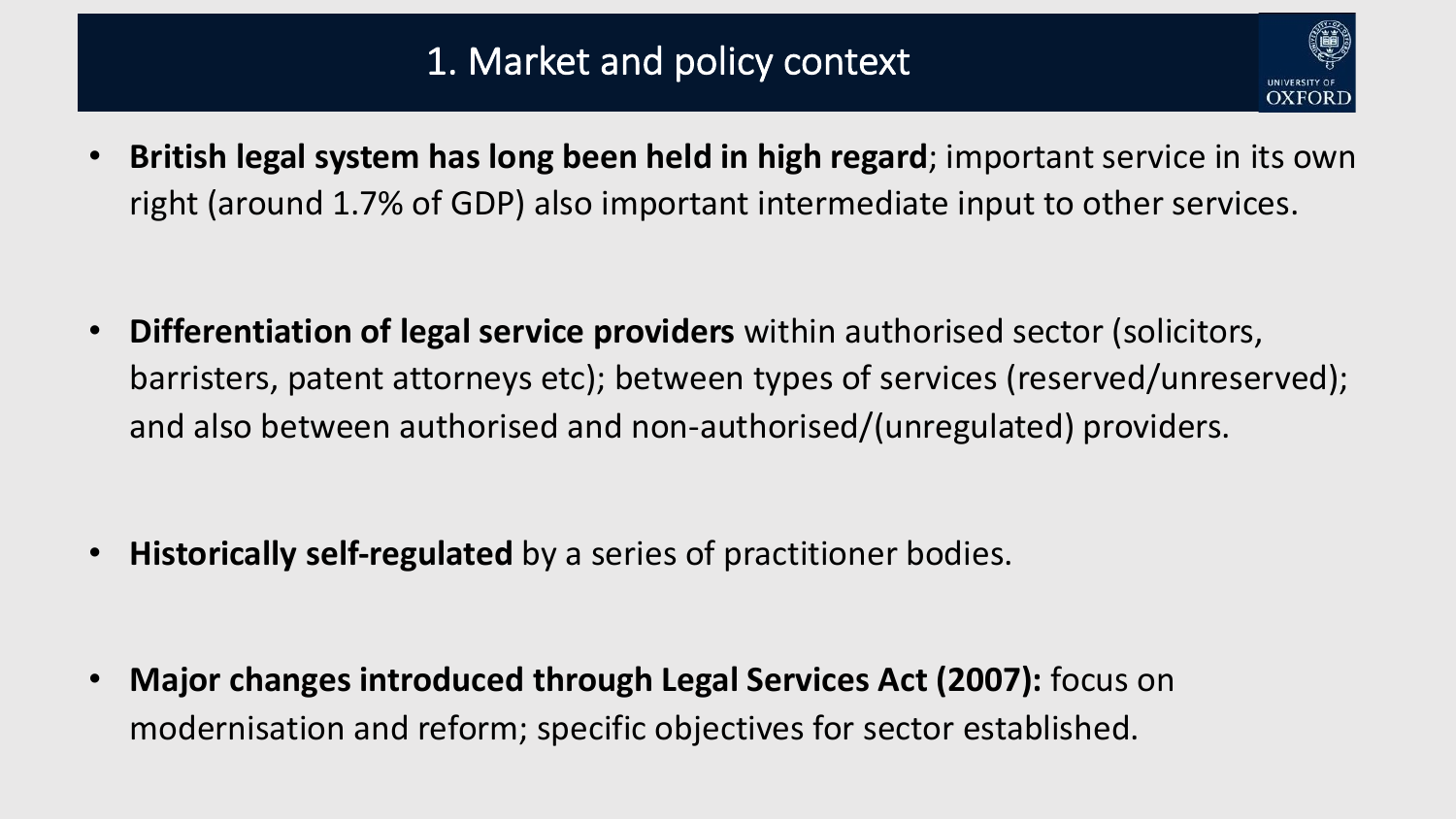## 2. Why the need for reform and modernisation?



- **Reports and studies from the early 2000s** concluded that: rules for the profession were unduly restrictive; regulatory framework was inflexible, over-complex and flawed; and insufficient regard was paid to interest of consumers.
- **Demand side:** substantial unmet demand; concerns about affordability and customer satisfaction; low levels of consumer engagement.
- **Supply side:** restrictive rules on entry, conduct and methods of supply; lack of diversity in profession; low levels of price transparency; growth in online/'do-ityourself' (DIY) law and in unregulated sector.
- **Technological drivers:** emergence of new technologies (Lawtech); changes in service delivery; growth in online advice; new types of participants (technology companies and impact of AI).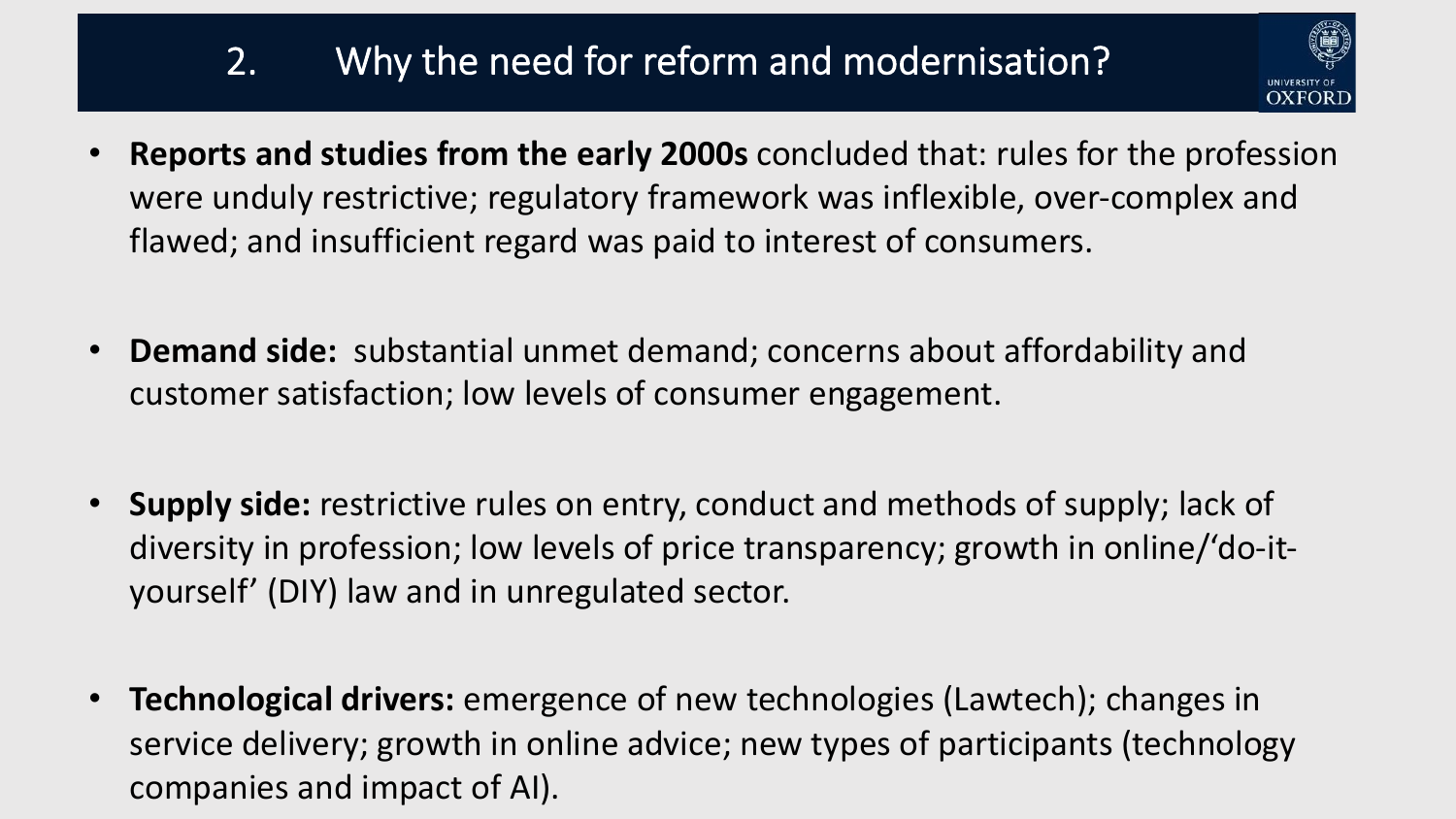Focus on four important changes:

- Allowing for **greater non-lawyer involvement** in law businesses.
- **Shift in regulatory strategy** towards principles and outcomes.
- **Greater flexibility** in how solicitors provide legal services to the public.
- A **new regulatory architecture** and independent oversight regulator.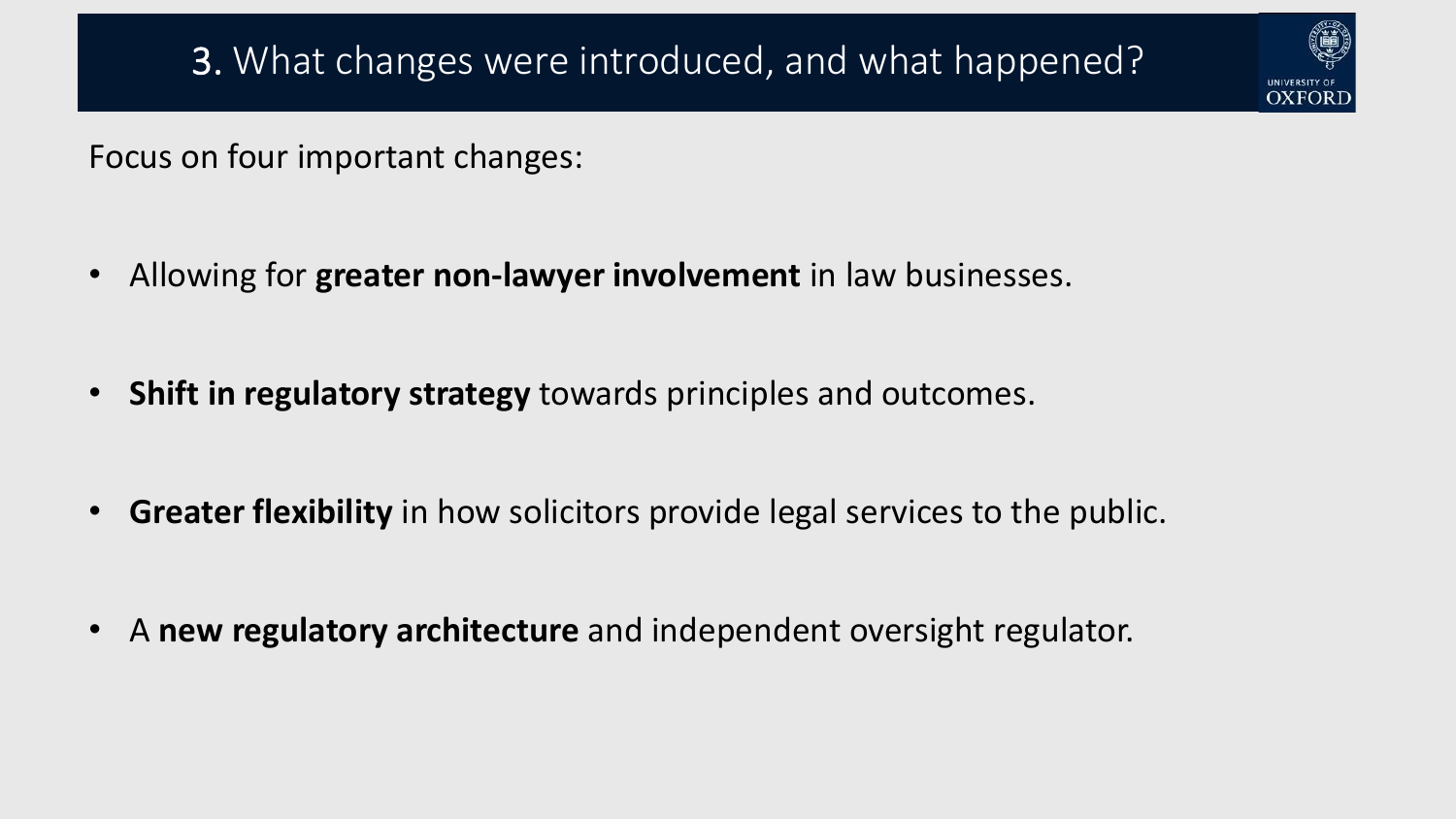### 3 (a). Allowing for greater non-lawyer involvement in law businesses



| What<br>changed                   | Introduction of Alternative Business Structures (ABS) which allow for some form of non-lawyer<br>$\bullet$<br>involvement, either at the management level (e.g.: partner, director or member) or as an owner<br>(e.g.: investor or shareholder).                                                                                                                                                                                                                                                                                                     |
|-----------------------------------|------------------------------------------------------------------------------------------------------------------------------------------------------------------------------------------------------------------------------------------------------------------------------------------------------------------------------------------------------------------------------------------------------------------------------------------------------------------------------------------------------------------------------------------------------|
| <b>Rationale</b><br>for<br>change | Traditional ownership and management structures seen as unduly restrictive and impeding<br>$\bullet$<br>competition and innovation.<br>Allowed for access to external capital which could provide for greater innovation.<br>$\bullet$<br>But some argued could lead to greater conflicts of interest; lower quality; and change the<br>$\bullet$<br>'culture of law firms'.                                                                                                                                                                         |
| <b>Impacts</b><br>to date         | Initially slow uptake, but now significant entry $-1$ in 10 entities are an ABS.<br>$\bullet$<br>Type of ABS entities are diverse: small family owned to large retail brands, charities, university,<br>$\bullet$<br>not for profits etc.<br>Six ABS firms now listed on stock exchange.<br>$\bullet$<br>Seen as competitive threat by some traditional firms.<br>$\bullet$<br><b>Consistently found to be more innovative</b> than traditional law firms.<br>$\bullet$<br>No evidence of higher disciplinary proceedings against ABSs.<br>$\bullet$ |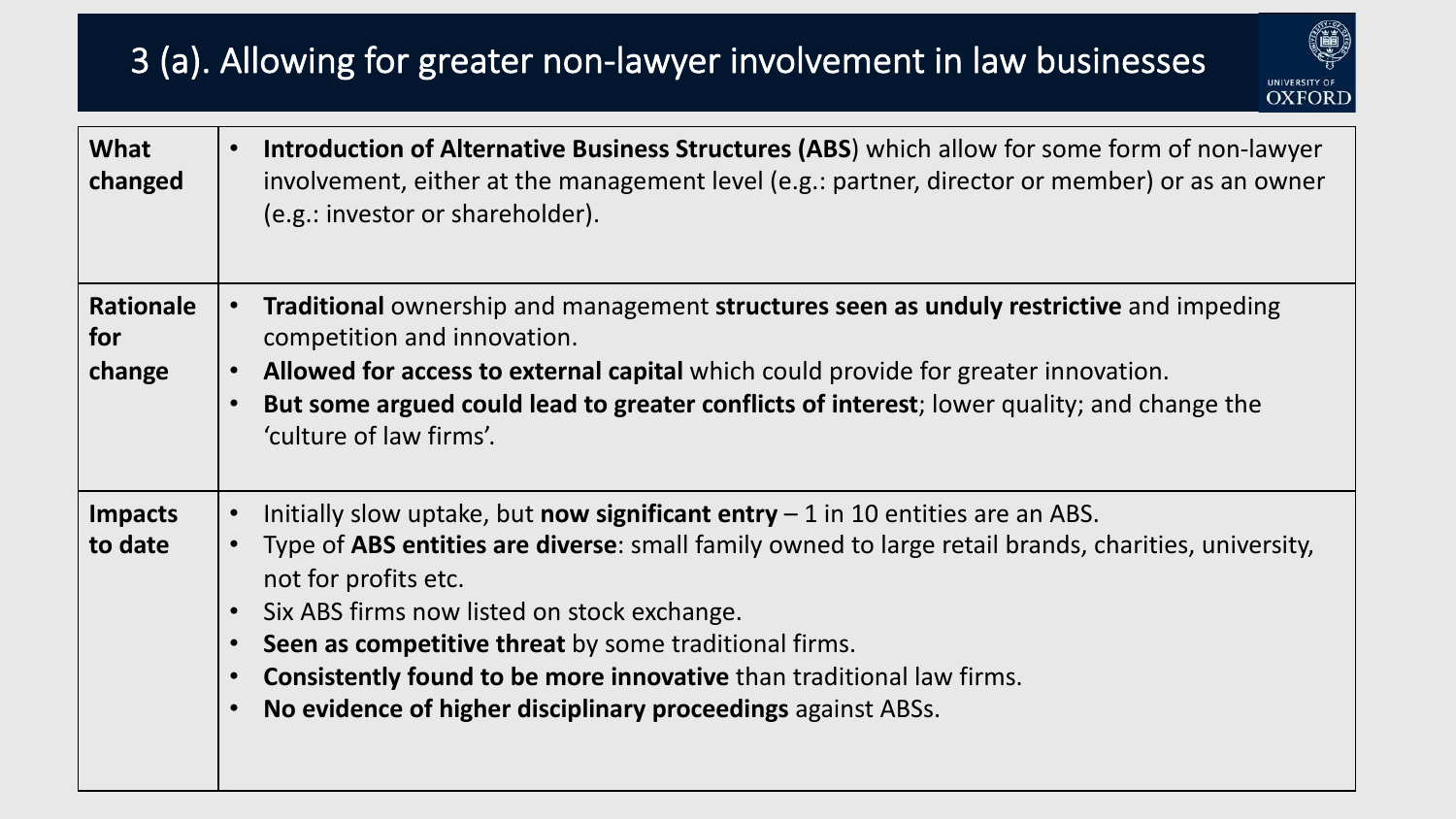### 3 (b). Shift in regulatory strategy towards principles and outcomes



| What<br>changed                   | • Shift in regulatory approach away from detailed prescriptive handbook of several hundred pages<br>towards a principles-based, 'outcomes focussed' regulatory approach.<br>Introduction of small number of high level principles which should guide everything solicitors do.<br>Approach introduced in 2011 and was adapted and refined in 2019.                                                                                                                                                                                                                                                                                                                                       |
|-----------------------------------|------------------------------------------------------------------------------------------------------------------------------------------------------------------------------------------------------------------------------------------------------------------------------------------------------------------------------------------------------------------------------------------------------------------------------------------------------------------------------------------------------------------------------------------------------------------------------------------------------------------------------------------------------------------------------------------|
| <b>Rationale</b><br>for<br>change | Move away from a 'tick-box' mentality towards one where solicitors and firms are required to<br>$\bullet$<br>determine, and implement, the right systems to achieve the desired outcomes.<br>Reduce the compliance burden and costs on legal service providers.<br>Allow regulation to keep in step with wider market changes, in particular the increasing diversity<br>of business structures in which legal services are being provided (avoid one-size fits all).<br>Some concern that it could lead to material gaps in coverage, and that the generality of<br>principles could increase uncertainty among solicitors as to how to comply.                                         |
| <b>Impacts</b><br>to date         | Initial period seen as requiring a gradual shift in culture and approach: some solicitors not taking<br>account of flexibility; some over-complying; and some interpreting Indicative Behaviours as rules.<br>Early evidence on impacts of the 2019 changes is broadly positive: Law Society noted that it has<br>provided the flexibility to adapt to Covid19; others have noted that it has provided a real focus<br>on reducing regulation and lowering costs which can promote competition.<br>Also appears also to be a generational aspect to the changes: those new to profession appear<br>more comfortable with approach than those that have been used to detailed rule books. |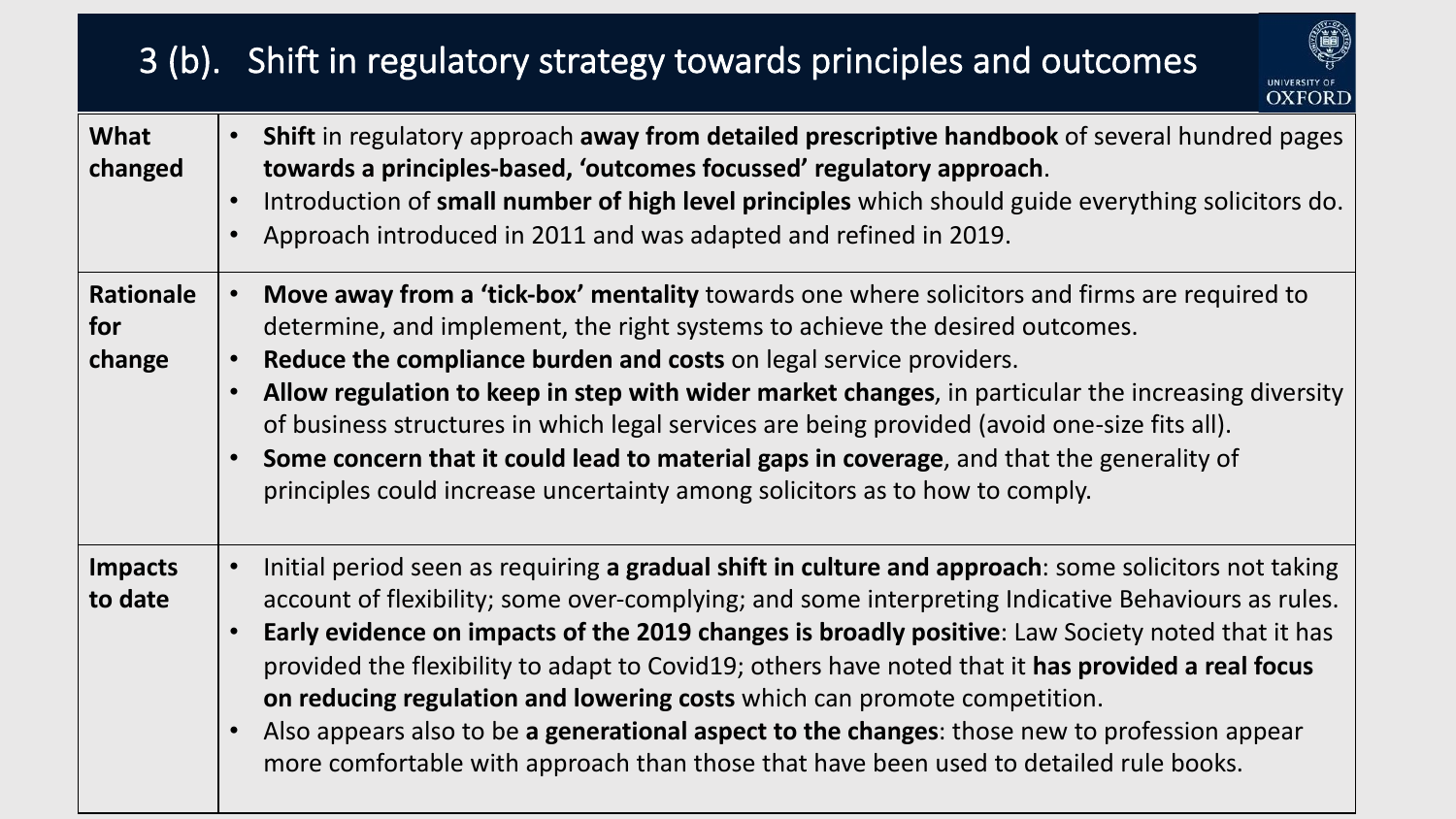#### 3 (c). Greater flexibility in how solicitors provide legal services to the public



| What<br>changed                | Since 2019 solicitors can provide unreserved services to the public or a section of the public by<br>practising in an 'unauthorised' entity.<br>In addition, individual self-employed solicitors (freelancers) are now able to provide reserved legal<br>services without being authorised as an entity (subject to certain conditions).                                                                                                                                                                                                                                                                                                                                                                                                                                                                                                 |
|--------------------------------|------------------------------------------------------------------------------------------------------------------------------------------------------------------------------------------------------------------------------------------------------------------------------------------------------------------------------------------------------------------------------------------------------------------------------------------------------------------------------------------------------------------------------------------------------------------------------------------------------------------------------------------------------------------------------------------------------------------------------------------------------------------------------------------------------------------------------------------|
| <b>Rationale</b><br>for change | Aim to provide solicitors with greater flexibility in how they work with the aim of making it easier<br>$\bullet$<br>for people (including vulnerable consumers) to access legal services thus address unmet demand.<br>More flexibility could also lead to a more diverse legal market.<br>Some concern that consumers would lose some protections; that they may fail to understand<br>$\bullet$<br>relevant distinctions between providers; and could incentivise some regulated law firms to move<br>into unregulated sector.                                                                                                                                                                                                                                                                                                        |
| Impacts to<br>date             | Too early to properly assess the impacts of changes.<br>$\bullet$<br>Freelancers: early signs are that has allowed for greater operational flexibility and potentially<br>provided lower cost options to consumers. Appears to be a lot of interest.<br><b>Solicitors in unauthorised firms:</b><br>$\bullet$<br><b>Competition and Markets Authority (2020): 'early signs are positive';</b> entry and expansion<br>$\bullet$<br>partly result of reforms; no submission raised concerns about consumer protection. But<br>regulatory gap exists.<br><b>Legal Services Board (2020)</b> new entrants use technology to serve large numbers of<br>$\bullet$<br>consumers; unregulated providers tend to be more innovative and cheaper and could address<br>unmet demand. But concerns around regulatory gap and levels of satisfaction. |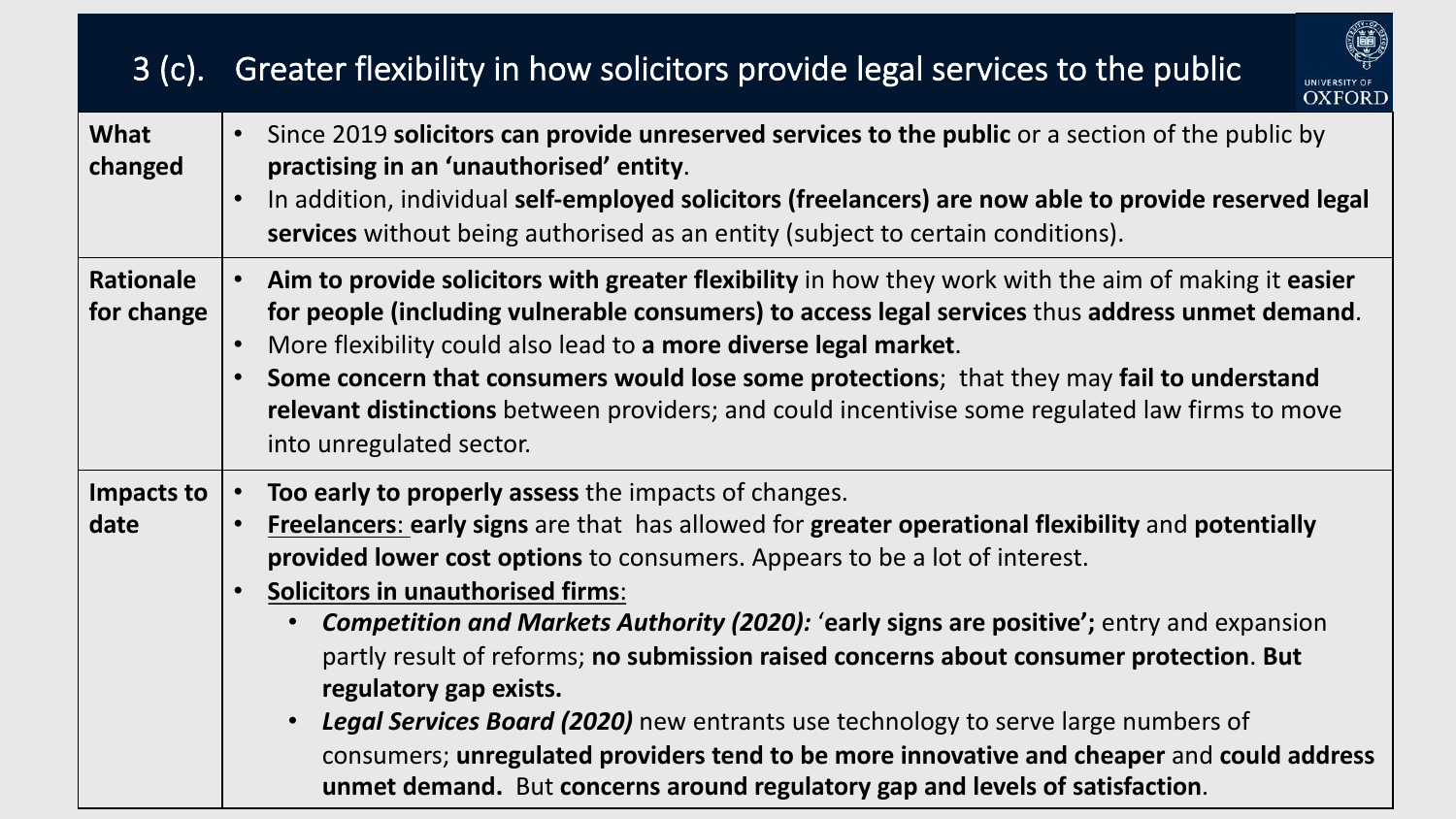#### 3 (d). New regulatory architecture and independent oversight regulator



| What<br>changed                   | Introduced a co-regulatory arrangement between public and self-regulation involving the<br>$\bullet$<br>creation of a new statutory oversight regulator and a number of 'independent' practitioner<br>frontline regulators.<br>Requirements for practitioner bodies to separate regulatory and representative functions.                                                                                                                                                                                                                                                                                                                                                                                                                                                                                                                                              |
|-----------------------------------|-----------------------------------------------------------------------------------------------------------------------------------------------------------------------------------------------------------------------------------------------------------------------------------------------------------------------------------------------------------------------------------------------------------------------------------------------------------------------------------------------------------------------------------------------------------------------------------------------------------------------------------------------------------------------------------------------------------------------------------------------------------------------------------------------------------------------------------------------------------------------|
| <b>Rationale</b><br>for<br>change | An influential 2004 Review found that the existing regulatory model for legal services was, at<br>$\bullet$<br>that time, flawed and a 'maze'.<br>Considered various regulatory 'models'. But ultimately placed particular emphasis on the need<br>$\bullet$<br>to build on the strengths of the current regulatory system rather than starting from scratch.                                                                                                                                                                                                                                                                                                                                                                                                                                                                                                         |
| <b>Impacts</b><br>to date         | General dissatisfaction with arrangements, particularly in initial period.<br>$\bullet$<br>Ministry of Justice review (2013): system is 'overengineered and exceptionally complex';<br>$\bullet$<br>maintained 'a legacy of over-detailed rules and cultural biases'.<br>Legal Services Board (2016): need for the complete separation of regulation from<br>$\bullet$<br>representative bodies and recommended that a single regulator covering the whole sector be<br>established.<br><b>Competition and Markets Authority reviews (2016 and 2020):</b> complex regulatory structure<br>$\bullet$<br>could lead to practical difficulties in coordinating regulatory changes; residual concerns about<br>the independence of regulation from the representation of the legal professions.<br>Recommended a review by government (which has not yet been undertaken) |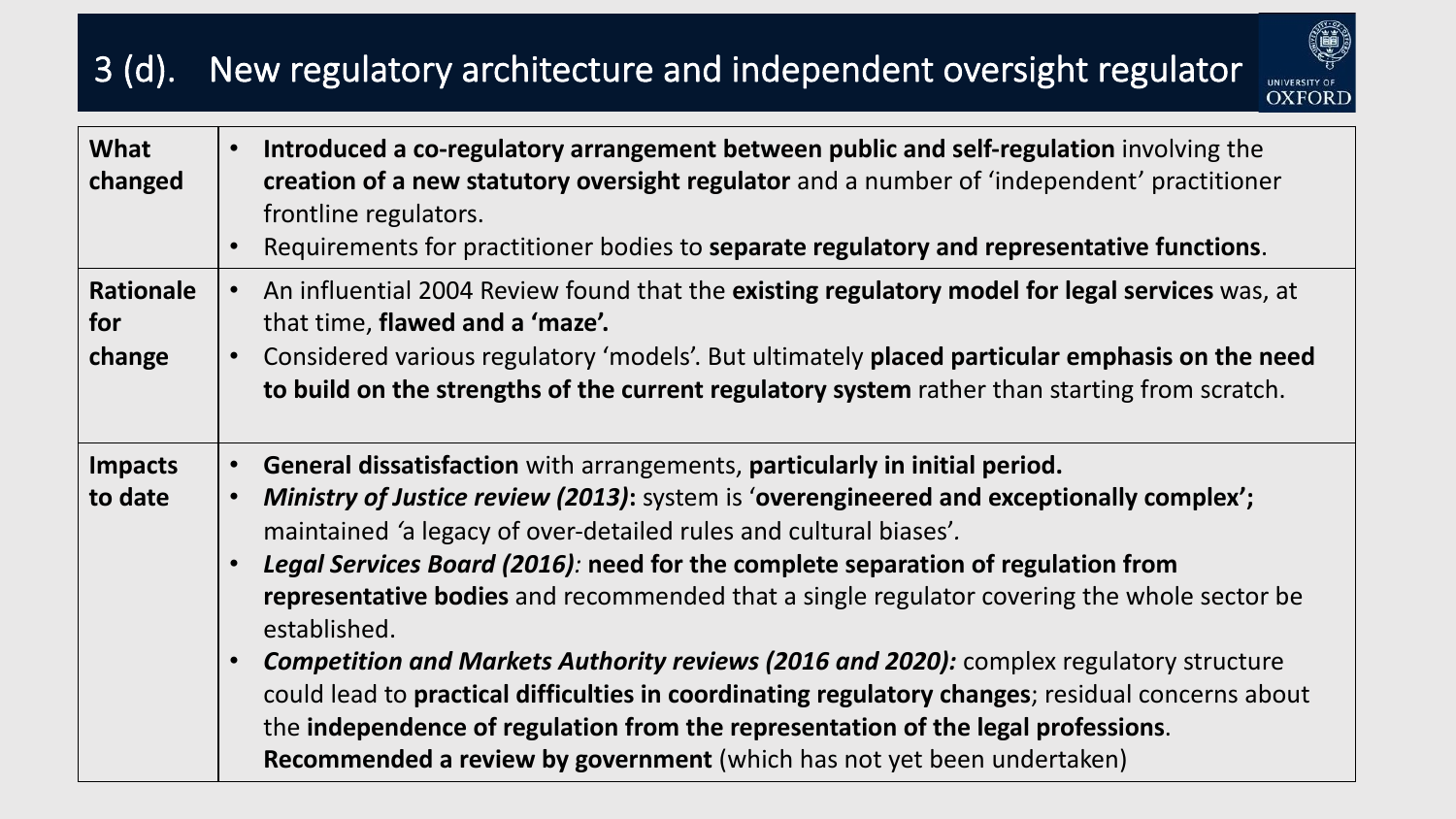#### 4. Broader insights for other professional services and jurisdictions and for the OECD's PMR



- **1. The importance of the 'unauthorised sector' in professional services** especially **if it is to become more than a 'fringe' activity** in the future (e.g. new entry by non-<br>traditional providers, impact of tech and AI)
- **2. The need for special/additional consumer protections for some professional services**, and whether **differences are based on the nature of the provider or form of delivery of the service.**
- **3. A possible need distinguish more between conduct rules** that apply to **firms/entities and to individual practitioners** to facilitate changes and a risk based regulatory approach
- **4. The importance of the regulatory approach/strategy for professional services**, especially give rapid changes in some services (i.e.; rigidity in rules and high levels of prescription can be a barrier to entry, innovation, new ways of doing things)